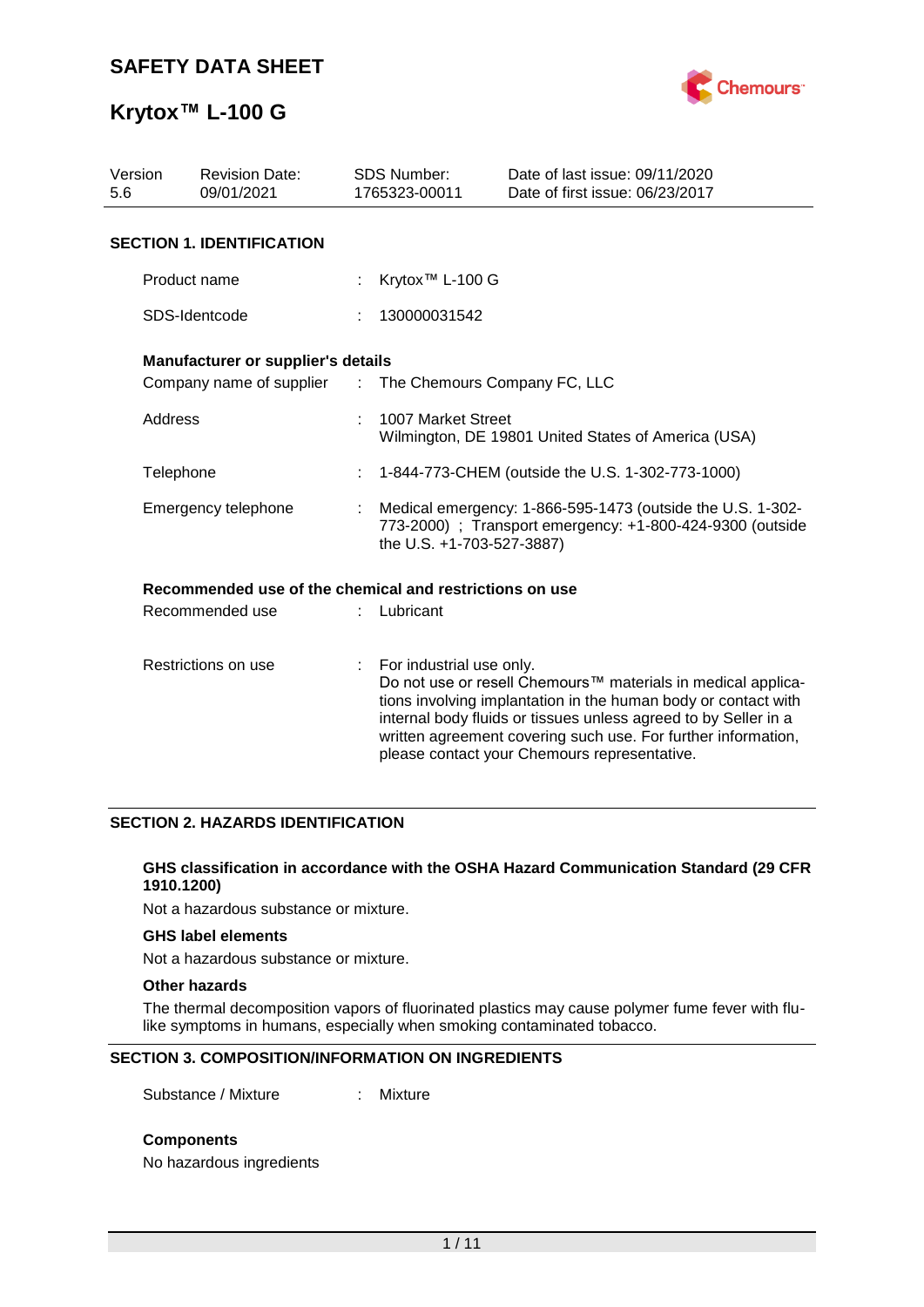

| Version<br>5.6                                                    | <b>Revision Date:</b><br>09/01/2021  |   | <b>SDS Number:</b><br>1765323-00011                                                                                                                                                                                                                                     | Date of last issue: 09/11/2020<br>Date of first issue: 06/23/2017                     |  |  |  |  |
|-------------------------------------------------------------------|--------------------------------------|---|-------------------------------------------------------------------------------------------------------------------------------------------------------------------------------------------------------------------------------------------------------------------------|---------------------------------------------------------------------------------------|--|--|--|--|
|                                                                   | <b>SECTION 4. FIRST AID MEASURES</b> |   |                                                                                                                                                                                                                                                                         |                                                                                       |  |  |  |  |
| If inhaled                                                        |                                      | ÷ | If inhaled, remove to fresh air.                                                                                                                                                                                                                                        | Get medical attention if symptoms occur.                                              |  |  |  |  |
|                                                                   | In case of skin contact              |   |                                                                                                                                                                                                                                                                         | Wash with water and soap as a precaution.<br>Get medical attention if symptoms occur. |  |  |  |  |
| In case of eye contact                                            |                                      |   | Flush eyes with water as a precaution.<br>Get medical attention if irritation develops and persists.                                                                                                                                                                    |                                                                                       |  |  |  |  |
| If swallowed                                                      |                                      |   | If swallowed, DO NOT induce vomiting.<br>Get medical attention if symptoms occur.<br>Rinse mouth thoroughly with water.                                                                                                                                                 |                                                                                       |  |  |  |  |
| Most important symptoms<br>and effects, both acute and<br>delayed |                                      |   | Inhalation may provoke the following symptoms:<br>Irritation<br>Lung edema<br>Eye contact may provoke the following symptoms<br><b>Blurred vision</b><br><b>Discomfort</b><br>Lachrymation<br>Skin contact may provoke the following symptoms:<br>Irritation<br>Redness |                                                                                       |  |  |  |  |
|                                                                   | Protection of first-aiders           |   | No special precautions are necessary for first aid responders.                                                                                                                                                                                                          |                                                                                       |  |  |  |  |
| Notes to physician                                                |                                      |   | Treat symptomatically and supportively.                                                                                                                                                                                                                                 |                                                                                       |  |  |  |  |

### **SECTION 5. FIRE-FIGHTING MEASURES**

| Suitable extinguishing media :           |                               | Not applicable<br>Will not burn                                                                                                                                                                                                                         |
|------------------------------------------|-------------------------------|---------------------------------------------------------------------------------------------------------------------------------------------------------------------------------------------------------------------------------------------------------|
| Unsuitable extinguishing<br>media        | t.                            | Not applicable<br>Will not burn                                                                                                                                                                                                                         |
| Specific hazards during fire<br>fighting | $\mathcal{I}^{\mathcal{I}}$ . | Exposure to combustion products may be a hazard to health.                                                                                                                                                                                              |
| Hazardous combustion prod- :<br>ucts     |                               | Carbon oxides<br>Fluorine compounds<br>Hydrogen fluoride<br>carbonyl fluoride<br>potentially toxic fluorinated compounds<br>aerosolized particulates                                                                                                    |
| Specific extinguishing meth-<br>ods      | ÷                             | Use extinguishing measures that are appropriate to local cir-<br>cumstances and the surrounding environment.<br>Use water spray to cool unopened containers.<br>Remove undamaged containers from fire area if it is safe to do<br>SO.<br>Evacuate area. |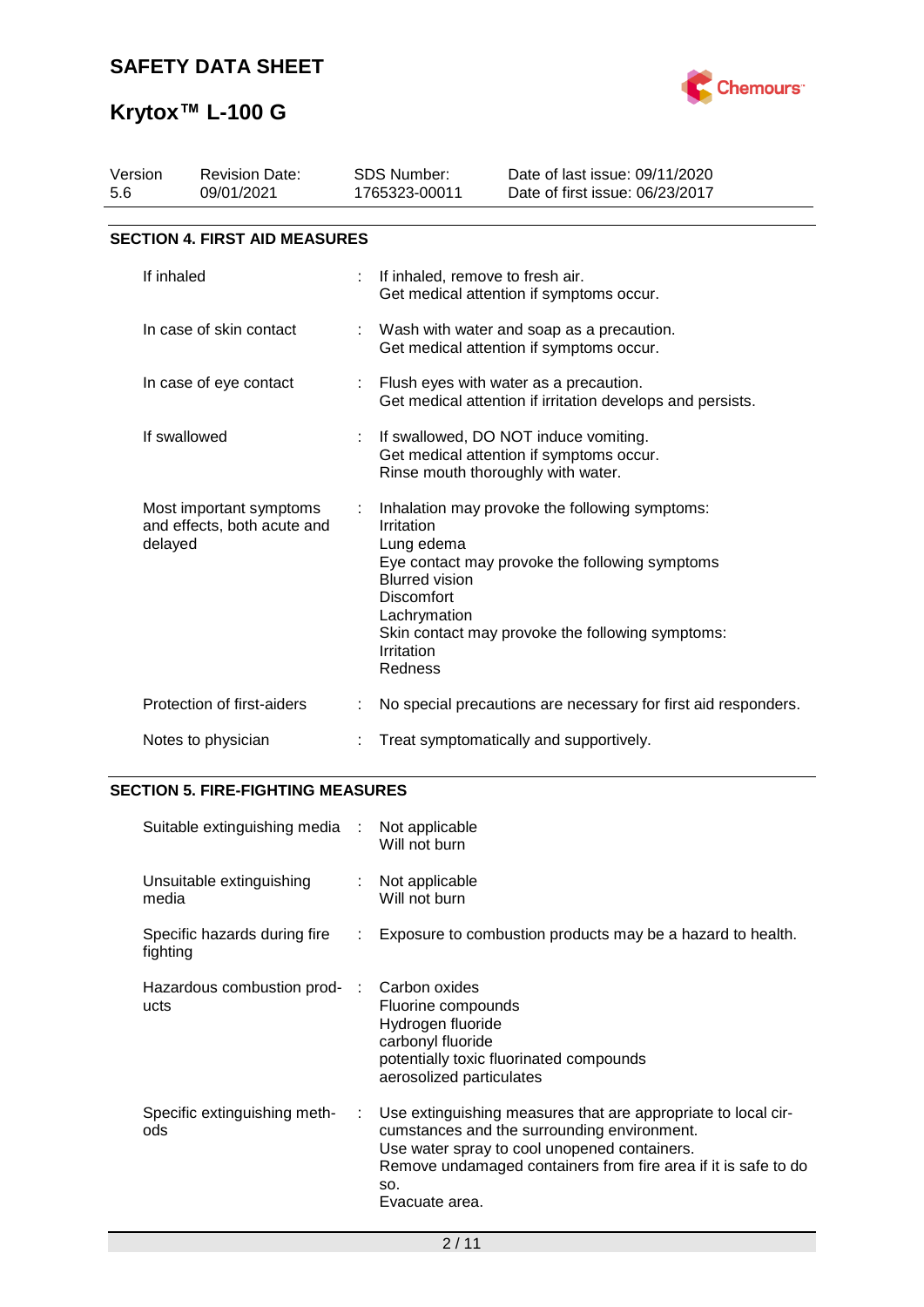



| Version<br>5.6 |                                                     | <b>Revision Date:</b><br>09/01/2021                                           |     | <b>SDS Number:</b><br>1765323-00011                                                                                                                                                                                                                                                                                                                                                                                                                                                                                                                                                                                                                                    | Date of last issue: 09/11/2020<br>Date of first issue: 06/23/2017                                                   |  |
|----------------|-----------------------------------------------------|-------------------------------------------------------------------------------|-----|------------------------------------------------------------------------------------------------------------------------------------------------------------------------------------------------------------------------------------------------------------------------------------------------------------------------------------------------------------------------------------------------------------------------------------------------------------------------------------------------------------------------------------------------------------------------------------------------------------------------------------------------------------------------|---------------------------------------------------------------------------------------------------------------------|--|
|                | Special protective equipment :<br>for fire-fighters |                                                                               |     | Wear self-contained breathing apparatus for firefighting if<br>necessary.<br>Use personal protective equipment.                                                                                                                                                                                                                                                                                                                                                                                                                                                                                                                                                        |                                                                                                                     |  |
|                |                                                     | <b>SECTION 6. ACCIDENTAL RELEASE MEASURES</b>                                 |     |                                                                                                                                                                                                                                                                                                                                                                                                                                                                                                                                                                                                                                                                        |                                                                                                                     |  |
|                |                                                     | Personal precautions, protec-<br>tive equipment and emer-<br>gency procedures | - 1 |                                                                                                                                                                                                                                                                                                                                                                                                                                                                                                                                                                                                                                                                        | Follow safe handling advice (see section 7) and personal pro-<br>tective equipment recommendations (see section 8). |  |
|                |                                                     | <b>Environmental precautions</b>                                              | ÷   | Avoid release to the environment.<br>Prevent further leakage or spillage if safe to do so.<br>Retain and dispose of contaminated wash water.<br>Local authorities should be advised if significant spillages<br>cannot be contained.                                                                                                                                                                                                                                                                                                                                                                                                                                   |                                                                                                                     |  |
|                |                                                     | Methods and materials for<br>containment and cleaning up                      |     | Soak up with inert absorbent material.<br>For large spills, provide diking or other appropriate contain-<br>ment to keep material from spreading. If diked material can be<br>pumped, store recovered material in appropriate container.<br>Clean up remaining materials from spill with suitable absor-<br>bent.<br>Local or national regulations may apply to releases and dispo-<br>sal of this material, as well as those materials and items em-<br>ployed in the cleanup of releases. You will need to determine<br>which regulations are applicable.<br>Sections 13 and 15 of this SDS provide information regarding<br>certain local or national requirements. |                                                                                                                     |  |

### **SECTION 7. HANDLING AND STORAGE**

| <b>Technical measures</b>                     |    | : See Engineering measures under EXPOSURE<br>CONTROLS/PERSONAL PROTECTION section.                                                                                                                                         |
|-----------------------------------------------|----|----------------------------------------------------------------------------------------------------------------------------------------------------------------------------------------------------------------------------|
| Local/Total ventilation                       |    | Use only with adequate ventilation.                                                                                                                                                                                        |
| Advice on safe handling                       |    | Handle in accordance with good industrial hygiene and safety<br>practice, based on the results of the workplace exposure as-<br>sessment<br>Take care to prevent spills, waste and minimize release to the<br>environment. |
| Conditions for safe storage                   |    | : Keep in properly labeled containers.<br>Store in accordance with the particular national regulations.                                                                                                                    |
| Materials to avoid                            |    | No special restrictions on storage with other products.                                                                                                                                                                    |
| Further information on stor-<br>age stability | ÷. | No decomposition if stored and applied as directed.                                                                                                                                                                        |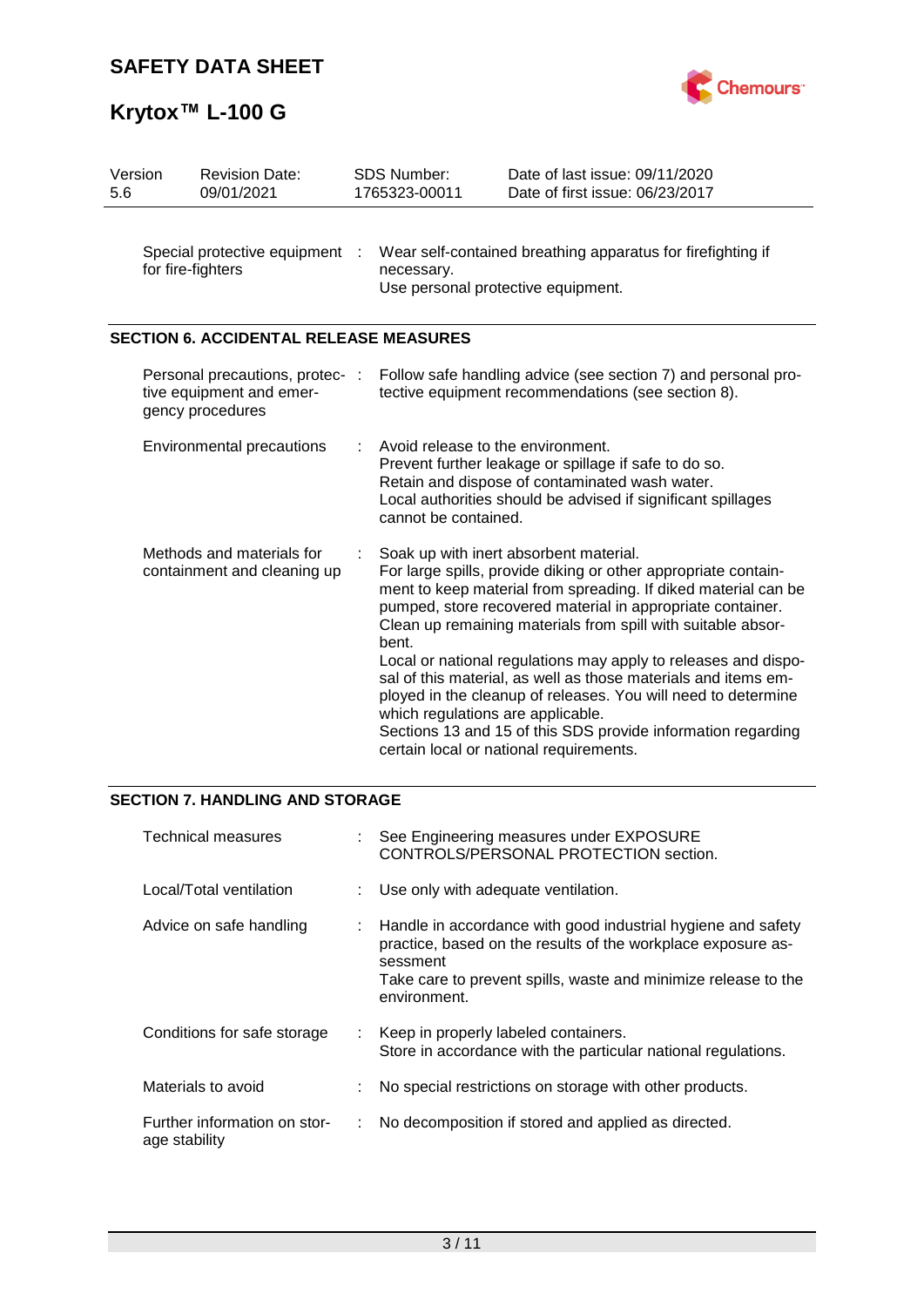

| Version | <b>Revision Date:</b> | SDS Number:   | Date of last issue: 09/11/2020  |
|---------|-----------------------|---------------|---------------------------------|
| -5.6    | 09/01/2021            | 1765323-00011 | Date of first issue: 06/23/2017 |

#### **SECTION 8. EXPOSURE CONTROLS/PERSONAL PROTECTION**

#### **Ingredients with workplace control parameters**

Contains no substances with occupational exposure limit values.

#### **Occupational exposure limits of decomposition products**

| Components          | CAS-No.   | Value type<br>(Form of<br>exposure) | Control parame-<br>ters / Permissible<br>concentration | <b>Basis</b>        |
|---------------------|-----------|-------------------------------------|--------------------------------------------------------|---------------------|
| Hydrofluoric acid   | 7664-39-3 | <b>TWA</b>                          | $0.5$ ppm<br>(Fluorine)                                | <b>ACGIH</b>        |
|                     |           | $\mathsf{C}$                        | 2 ppm<br>(Fluorine)                                    | <b>ACGIH</b>        |
|                     |           | $\overline{C}$                      | 6 ppm<br>$5 \text{ mg/m}^3$                            | <b>NIOSH REL</b>    |
|                     |           | <b>TWA</b>                          | 3 ppm<br>$2.5 \text{ mg/m}^3$                          | <b>NIOSH REL</b>    |
|                     |           | <b>TWA</b>                          | 3 ppm                                                  | OSHA Z-2            |
| Carbonyl difluoride | 353-50-4  | <b>TWA</b>                          | 2 ppm                                                  | <b>ACGIH</b>        |
|                     |           | <b>STEL</b>                         | 5 ppm                                                  | <b>ACGIH</b>        |
|                     |           | <b>TWA</b>                          | 2 ppm<br>$5 \text{ mg/m}^3$                            | <b>NIOSH REL</b>    |
|                     |           | <b>ST</b>                           | 5 ppm<br>$15$ mg/m <sup>3</sup>                        | <b>NIOSH REL</b>    |
| Carbon dioxide      | 124-38-9  | <b>TWA</b>                          | 5,000 ppm                                              | <b>ACGIH</b>        |
|                     |           | <b>STEL</b>                         | 30,000 ppm                                             | <b>ACGIH</b>        |
|                     |           | <b>TWA</b>                          | $\overline{5,000}$ ppm<br>$9,000$ mg/m <sup>3</sup>    | <b>NIOSH REL</b>    |
|                     |           | <b>ST</b>                           | $30,000$ ppm<br>54,000 mg/m <sup>3</sup>               | <b>NIOSH REL</b>    |
|                     |           | <b>TWA</b>                          | 5,000 ppm<br>$9,000$ mg/m <sup>3</sup>                 | OSHA <sub>Z-1</sub> |
| Carbon monoxide     | 630-08-0  | <b>TWA</b>                          | 25 ppm                                                 | <b>ACGIH</b>        |
|                     |           | <b>TWA</b>                          | 35 ppm<br>$40$ mg/m <sup>3</sup>                       | <b>NIOSH REL</b>    |
|                     |           | $\mathsf{C}$                        | 200 ppm<br>229 mg/m <sup>3</sup>                       | <b>NIOSH REL</b>    |
|                     |           | <b>TWA</b>                          | 50 ppm<br>55 mg/m <sup>3</sup>                         | OSHA Z-1            |

**Engineering measures** : Processing may form hazardous compounds (see section 10).

Ensure adequate ventilation, especially in confined areas. Minimize workplace exposure concentrations.

#### **Personal protective equipment**

Respiratory protection : General and local exhaust ventilation is recommended to maintain vapor exposures below recommended limits. Where concentrations are above recommended limits or are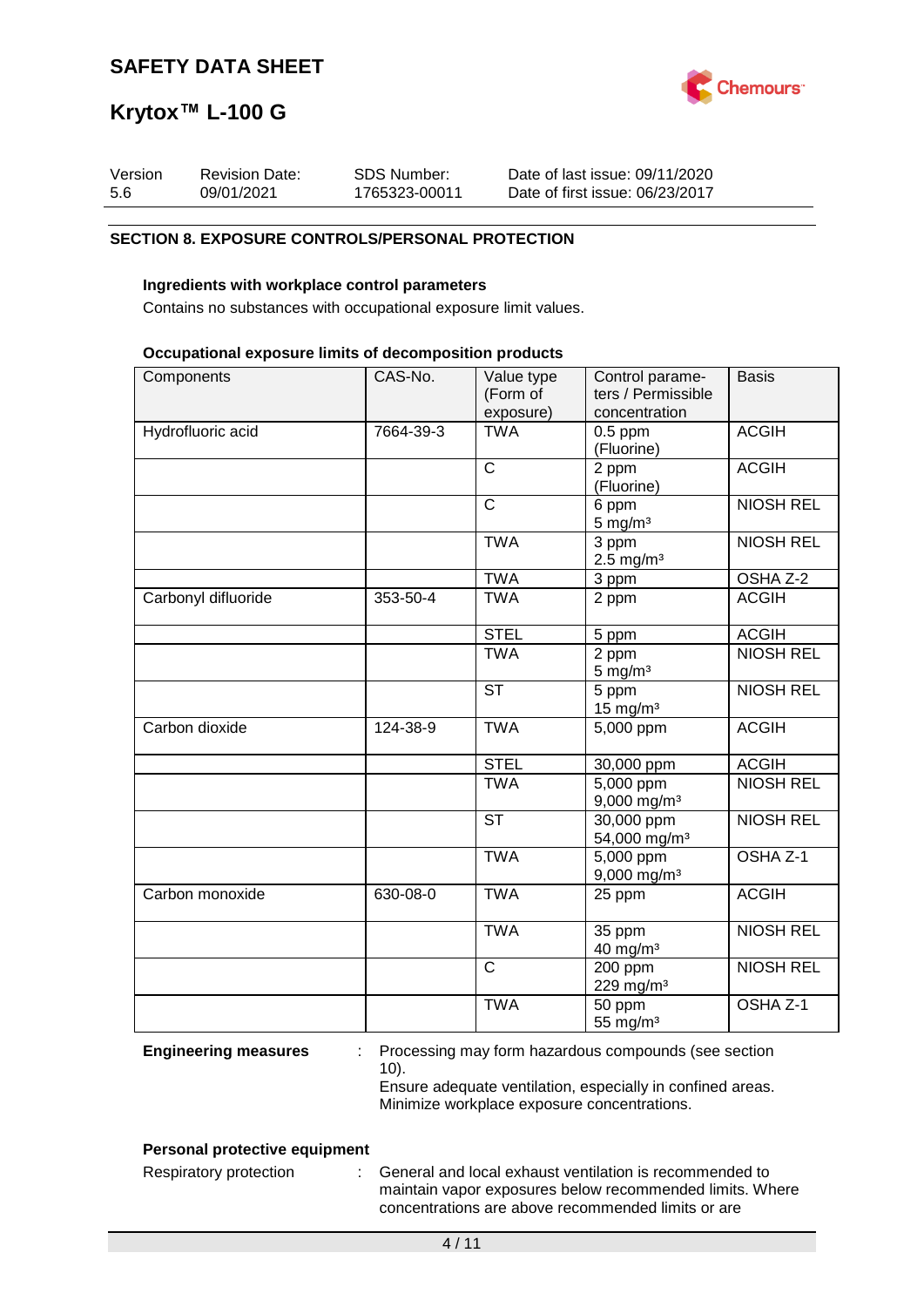

| Version<br>5.6   | <b>Revision Date:</b><br>09/01/2021 | <b>SDS Number:</b><br>1765323-00011                                                                                                                                                                                                                                                                                                                                                                                                                                                                                         | Date of last issue: 09/11/2020<br>Date of first issue: 06/23/2017 |  |  |  |
|------------------|-------------------------------------|-----------------------------------------------------------------------------------------------------------------------------------------------------------------------------------------------------------------------------------------------------------------------------------------------------------------------------------------------------------------------------------------------------------------------------------------------------------------------------------------------------------------------------|-------------------------------------------------------------------|--|--|--|
|                  |                                     | unknown, appropriate respiratory protection should be worn.<br>Follow OSHA respirator regulations (29 CFR 1910.134) and<br>use NIOSH/MSHA approved respirators. Protection provided<br>by air purifying respirators against exposure to any hazar-<br>dous chemical is limited. Use a positive pressure air supplied<br>respirator if there is any potential for uncontrolled release,<br>exposure levels are unknown, or any other circumstance<br>where air purifying respirators may not provide adequate<br>protection. |                                                                   |  |  |  |
|                  | Hand protection                     |                                                                                                                                                                                                                                                                                                                                                                                                                                                                                                                             |                                                                   |  |  |  |
|                  | <b>Remarks</b>                      |                                                                                                                                                                                                                                                                                                                                                                                                                                                                                                                             | Wash hands before breaks and at the end of workday.               |  |  |  |
| Eye protection   |                                     | Safety glasses                                                                                                                                                                                                                                                                                                                                                                                                                                                                                                              | Wear the following personal protective equipment:                 |  |  |  |
|                  | Skin and body protection            |                                                                                                                                                                                                                                                                                                                                                                                                                                                                                                                             | Skin should be washed after contact.                              |  |  |  |
| Hygiene measures |                                     | If exposure to chemical is likely during typical use, provide<br>eye flushing systems and safety showers close to the wor-<br>king place.<br>When using do not eat, drink or smoke.<br>Wash contaminated clothing before re-use.                                                                                                                                                                                                                                                                                            |                                                                   |  |  |  |

### **SECTION 9. PHYSICAL AND CHEMICAL PROPERTIES**

| Appearance                                                     |    | Grease            |
|----------------------------------------------------------------|----|-------------------|
| Color                                                          |    | white             |
| Odor                                                           |    | odorless          |
| <b>Odor Threshold</b>                                          |    | No data available |
| рH                                                             |    | No data available |
| Melting point/freezing point                                   | t. | 608 °F / 320 °C   |
| Initial boiling point and boiling : No data available<br>range |    |                   |
| Flash point                                                    | ÷. | Not applicable    |
| Evaporation rate                                               |    | Not applicable    |
| Flammability (solid, gas)                                      | t. | Will not burn     |
| Upper explosion limit / Upper<br>flammability limit            | t. | No data available |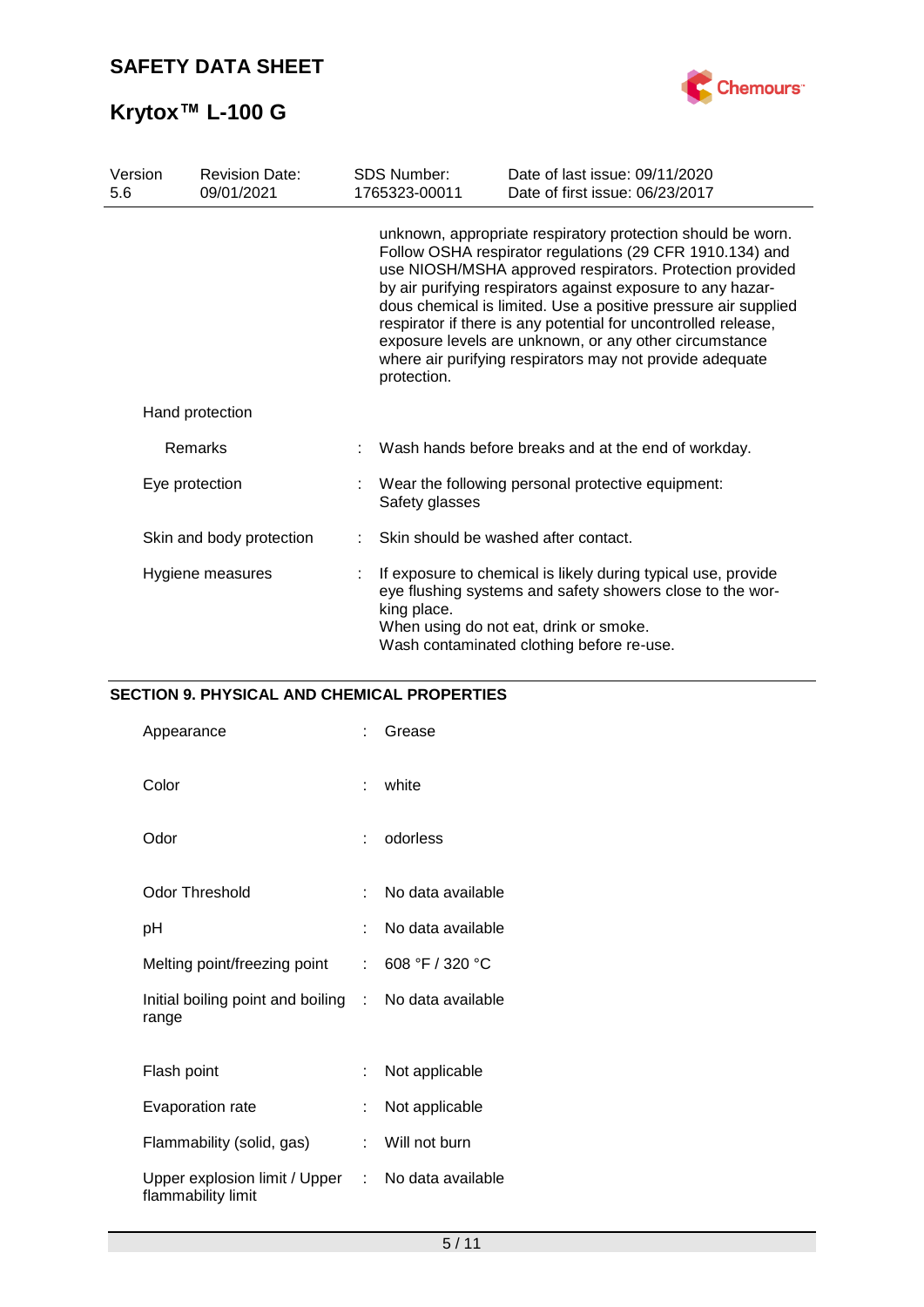

# **Krytox™ L-100 G**

| Version<br>5.6 |                      | <b>Revision Date:</b><br>09/01/2021                 |           | <b>SDS Number:</b><br>1765323-00011 | Date of last issue: 09/11/2020<br>Date of first issue: 06/23/2017 |
|----------------|----------------------|-----------------------------------------------------|-----------|-------------------------------------|-------------------------------------------------------------------|
|                |                      | Lower explosion limit / Lower<br>flammability limit | $\sim 10$ | No data available                   |                                                                   |
|                |                      | Vapor pressure                                      |           | Not applicable                      |                                                                   |
|                |                      | Relative vapor density                              | ÷         | Not applicable                      |                                                                   |
|                |                      | Relative density                                    |           | 1.9                                 |                                                                   |
|                | Solubility(ies)      | Water solubility                                    |           | insoluble                           |                                                                   |
|                | octanol/water        | Partition coefficient: n-                           |           | Not applicable                      |                                                                   |
|                |                      | Autoignition temperature                            |           | No data available                   |                                                                   |
|                |                      | Decomposition temperature                           | ÷.        | 572 °F / 300 °C                     |                                                                   |
|                | Viscosity            | Viscosity, kinematic                                |           | Not applicable                      |                                                                   |
|                |                      | <b>Explosive properties</b>                         | ÷         | Not explosive                       |                                                                   |
|                | Oxidizing properties |                                                     |           |                                     | The substance or mixture is not classified as oxidizing.          |
|                | Particle size        |                                                     |           | No data available                   |                                                                   |

### **SECTION 10. STABILITY AND REACTIVITY**

| Reactivity                              |     | Not classified as a reactivity hazard.                                       |
|-----------------------------------------|-----|------------------------------------------------------------------------------|
| Chemical stability                      |     | Stable under normal conditions.                                              |
| Possibility of hazardous reac-<br>tions | -11 | Hazardous decomposition products will be formed at elevated<br>temperatures. |
| Conditions to avoid                     |     | None known.                                                                  |
| Incompatible materials                  |     | None.                                                                        |
|                                         |     |                                                                              |

### **Hazardous decomposition products**

| Thermal decomposition | : Hydrofluoric acid |
|-----------------------|---------------------|
|                       | Carbonyl difluoride |
|                       | Carbon dioxide      |
|                       | Carbon monoxide     |
|                       |                     |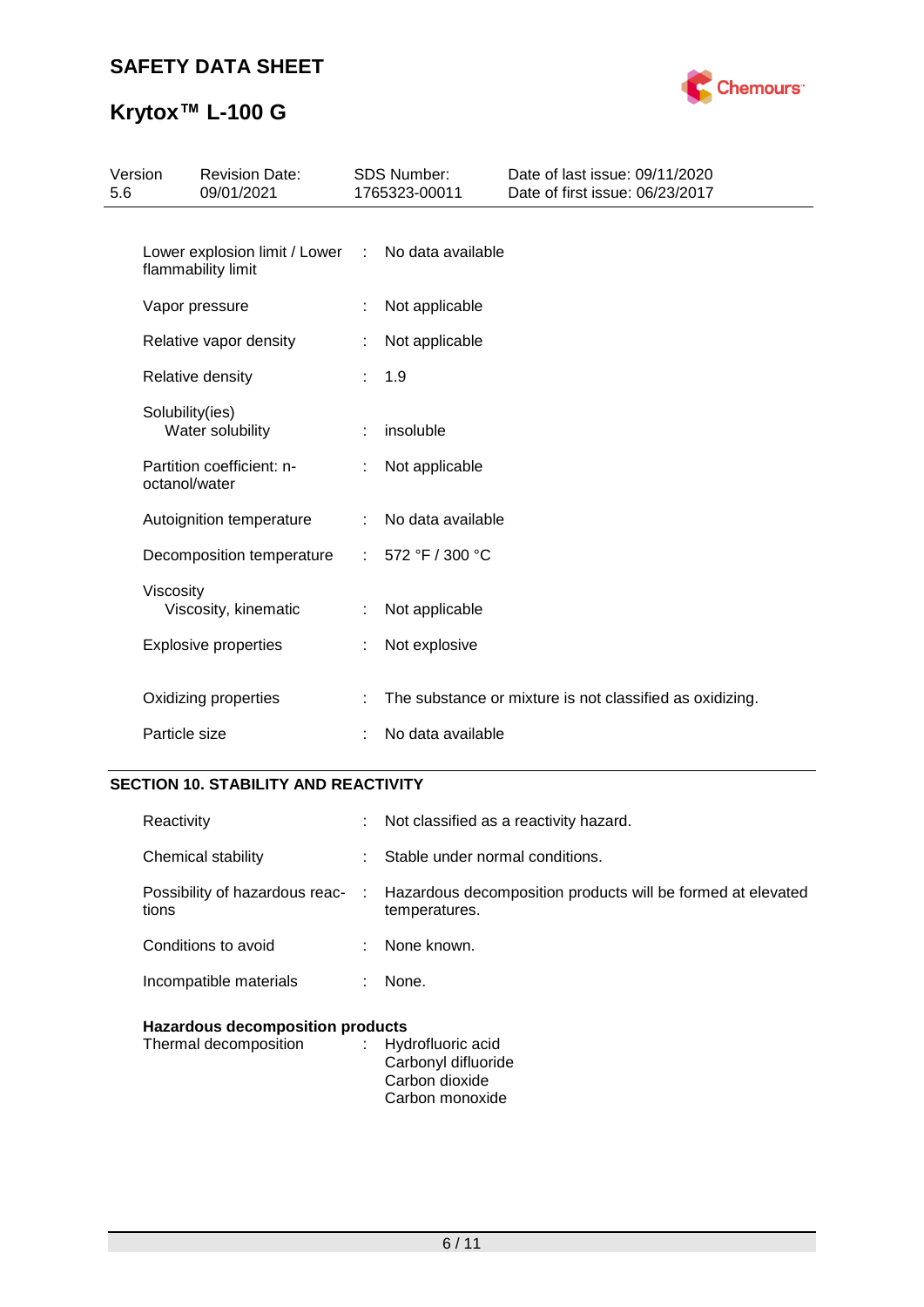

## **Krytox™ L-100 G**

| Version | <b>Revision Date:</b> | SDS Number:   | Date of last issue: 09/11/2020  |
|---------|-----------------------|---------------|---------------------------------|
| 5.6     | 09/01/2021            | 1765323-00011 | Date of first issue: 06/23/2017 |
|         |                       |               |                                 |

#### **SECTION 11. TOXICOLOGICAL INFORMATION**

#### **Information on likely routes of exposure**

Skin contact Ingestion Eye contact

#### **Acute toxicity**

Not classified based on available information.

#### **Skin corrosion/irritation**

Not classified based on available information.

#### **Serious eye damage/eye irritation**

Not classified based on available information.

#### **Respiratory or skin sensitization**

#### **Skin sensitization**

Not classified based on available information.

#### **Respiratory sensitization**

Not classified based on available information.

# **Germ cell mutagenicity**

Not classified based on available information.

#### **Carcinogenicity**

Not classified based on available information.<br> **IARC** No ingredient of this product to

- No ingredient of this product present at levels greater than or equal to 0.1% is identified as probable, possible or confirmed human carcinogen by IARC.
- **OSHA** No component of this product present at levels greater than or equal to 0.1% is on OSHA's list of regulated carcinogens.
- **NTP** No ingredient of this product present at levels greater than or equal to 0.1% is identified as a known or anticipated carcinogen by NTP.

#### **Reproductive toxicity**

Not classified based on available information.

#### **STOT-single exposure**

Not classified based on available information.

#### **STOT-repeated exposure**

Not classified based on available information.

#### **Aspiration toxicity**

Not classified based on available information.

#### **SECTION 12. ECOLOGICAL INFORMATION**

**Ecotoxicity** No data available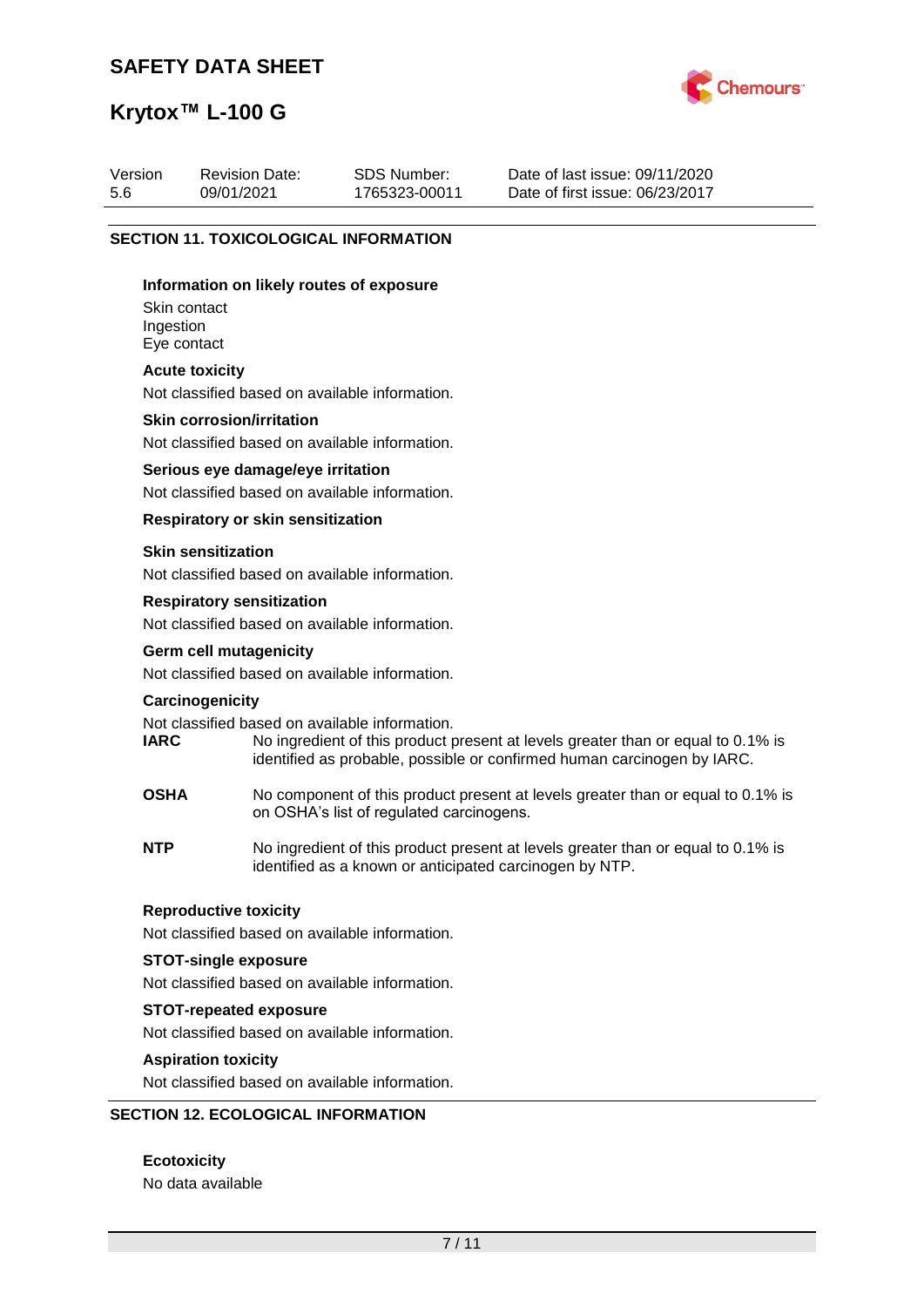

| Version<br>5.6 | <b>Revision Date:</b><br>09/01/2021                                                                                 |  | <b>SDS Number:</b><br>1765323-00011                                                                                                                            | Date of last issue: 09/11/2020<br>Date of first issue: 06/23/2017 |  |  |  |
|----------------|---------------------------------------------------------------------------------------------------------------------|--|----------------------------------------------------------------------------------------------------------------------------------------------------------------|-------------------------------------------------------------------|--|--|--|
|                | <b>Persistence and degradability</b><br>No data available                                                           |  |                                                                                                                                                                |                                                                   |  |  |  |
|                | <b>Bioaccumulative potential</b><br>No data available                                                               |  |                                                                                                                                                                |                                                                   |  |  |  |
|                | <b>Mobility in soil</b><br>No data available                                                                        |  |                                                                                                                                                                |                                                                   |  |  |  |
|                | Other adverse effects<br>No data available                                                                          |  |                                                                                                                                                                |                                                                   |  |  |  |
|                | <b>SECTION 13. DISPOSAL CONSIDERATIONS</b>                                                                          |  |                                                                                                                                                                |                                                                   |  |  |  |
|                | <b>Disposal methods</b><br>Waste from residues                                                                      |  |                                                                                                                                                                | Dispose of in accordance with local regulations.                  |  |  |  |
|                | Contaminated packaging                                                                                              |  | Empty containers should be taken to an approved waste<br>handling site for recycling or disposal.<br>If not otherwise specified: Dispose of as unused product. |                                                                   |  |  |  |
|                | <b>SECTION 14. TRANSPORT INFORMATION</b>                                                                            |  |                                                                                                                                                                |                                                                   |  |  |  |
|                | <b>International Regulations</b>                                                                                    |  |                                                                                                                                                                |                                                                   |  |  |  |
|                | <b>UNRTDG</b><br>Not regulated as a dangerous good                                                                  |  |                                                                                                                                                                |                                                                   |  |  |  |
|                | <b>IATA-DGR</b><br>Not regulated as a dangerous good                                                                |  |                                                                                                                                                                |                                                                   |  |  |  |
|                | <b>IMDG-Code</b><br>Not regulated as a dangerous good                                                               |  |                                                                                                                                                                |                                                                   |  |  |  |
|                | Transport in bulk according to Annex II of MARPOL 73/78 and the IBC Code<br>Not applicable for product as supplied. |  |                                                                                                                                                                |                                                                   |  |  |  |
|                | <b>Domestic regulation</b>                                                                                          |  |                                                                                                                                                                |                                                                   |  |  |  |
| 49 CFR         | Not regulated as a dangerous good                                                                                   |  |                                                                                                                                                                |                                                                   |  |  |  |
|                | <b>Special precautions for user</b><br>Not applicable                                                               |  |                                                                                                                                                                |                                                                   |  |  |  |
|                | <b>SECTION 15. REGULATORY INFORMATION</b>                                                                           |  |                                                                                                                                                                |                                                                   |  |  |  |

#### **CERCLA Reportable Quantity**

This material does not contain any components with a CERCLA RQ.

#### **SARA 304 Extremely Hazardous Substances Reportable Quantity**

This material does not contain any components with a section 304 EHS RQ.

**SARA 302 Extremely Hazardous Substances Threshold Planning Quantity** This material does not contain any components with a section 302 EHS TPQ.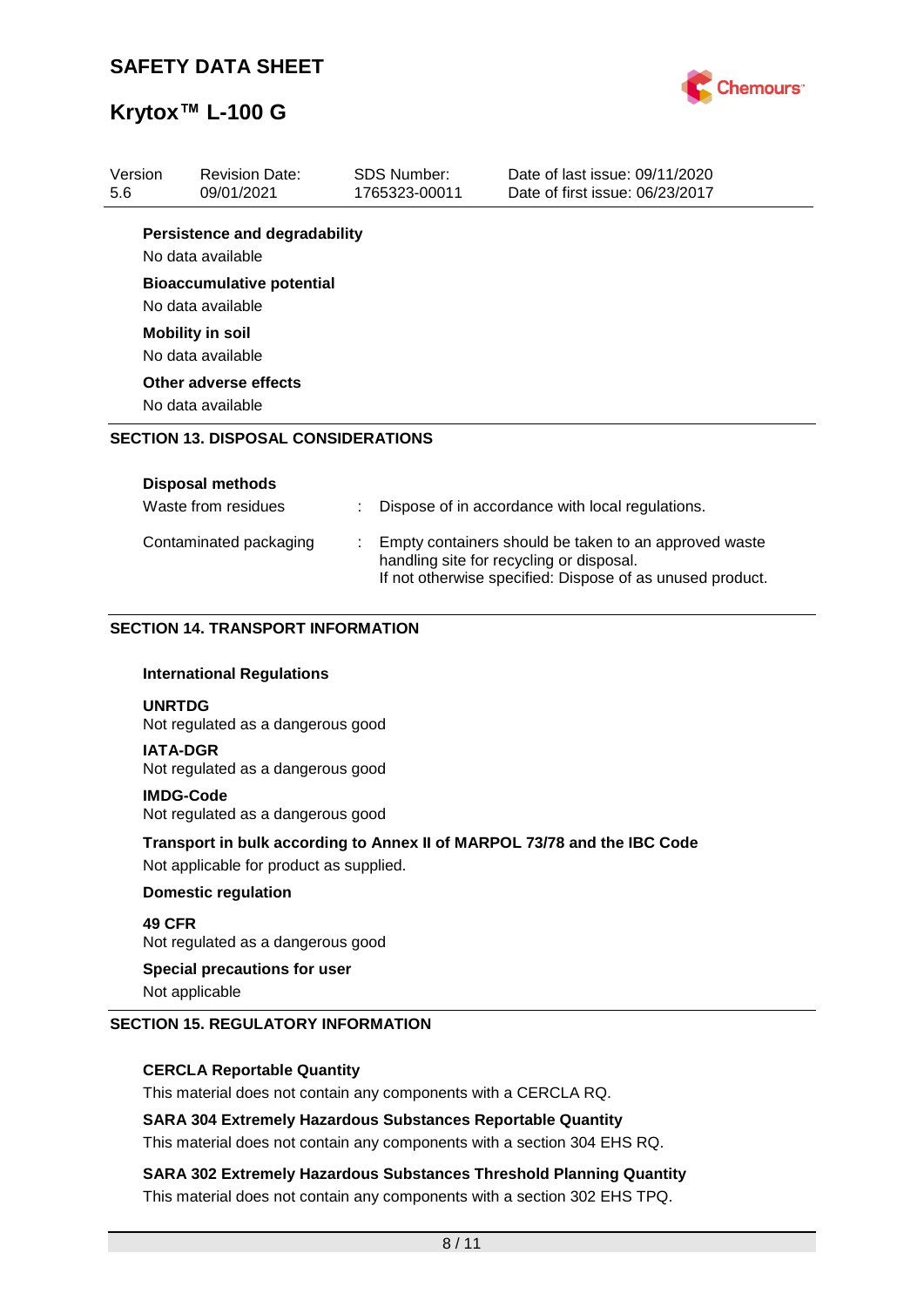

| Version<br>5.6                                                                                                                                                                                                                                                                                                                                                                              |                 | <b>Revision Date:</b><br>09/01/2021 |  | <b>SDS Number:</b><br>1765323-00011 | Date of last issue: 09/11/2020<br>Date of first issue: 06/23/2017                                                                                                                       |  |
|---------------------------------------------------------------------------------------------------------------------------------------------------------------------------------------------------------------------------------------------------------------------------------------------------------------------------------------------------------------------------------------------|-----------------|-------------------------------------|--|-------------------------------------|-----------------------------------------------------------------------------------------------------------------------------------------------------------------------------------------|--|
|                                                                                                                                                                                                                                                                                                                                                                                             |                 | SARA 311/312 Hazards                |  | : No SARA Hazards                   |                                                                                                                                                                                         |  |
|                                                                                                                                                                                                                                                                                                                                                                                             | <b>SARA 313</b> |                                     |  |                                     | This material does not contain any chemical components with<br>known CAS numbers that exceed the threshold (De Minimis)<br>reporting levels established by SARA Title III, Section 313. |  |
|                                                                                                                                                                                                                                                                                                                                                                                             |                 | <b>US State Regulations</b>         |  |                                     |                                                                                                                                                                                         |  |
| Pennsylvania Right To Know                                                                                                                                                                                                                                                                                                                                                                  |                 |                                     |  |                                     |                                                                                                                                                                                         |  |
|                                                                                                                                                                                                                                                                                                                                                                                             |                 | Linear Fluid                        |  |                                     | Trade secret                                                                                                                                                                            |  |
|                                                                                                                                                                                                                                                                                                                                                                                             |                 | Fluoropolymer                       |  |                                     | Trade secret                                                                                                                                                                            |  |
|                                                                                                                                                                                                                                                                                                                                                                                             |                 | <b>PFPE fluid</b>                   |  |                                     | Trade secret                                                                                                                                                                            |  |
|                                                                                                                                                                                                                                                                                                                                                                                             |                 | <b>California Prop. 65</b>          |  |                                     |                                                                                                                                                                                         |  |
| WARNING: This product can expose you to chemicals including Pentadecafluorooctanoic acid,<br>which is/are known to the State of California to cause birth defects or other reproductive harm.<br>For more information go to www.P65Warnings.ca.gov. Note to User: This product is not made<br>with PFOA nor is PFOA intentionally present in the product; however, it is possible that PFOA |                 |                                     |  |                                     |                                                                                                                                                                                         |  |

may be present as an impurity at background (environmental) levels.

#### **SECTION 16. OTHER INFORMATION**



Krytox™ and any associated logos are trademarks or copyrights of The Chemours Company FC, LLC.

Chemours™ and the Chemours Logo are trademarks of The Chemours Company. Before use read Chemours safety information.

For further information contact the local Chemours office or nominated distributors.

#### **Full text of other abbreviations**

| ACGIH     | : USA. ACGIH Threshold Limit Values (TLV) |
|-----------|-------------------------------------------|
| NIOSH REL | : USA. NIOSH Recommended Exposure Limits  |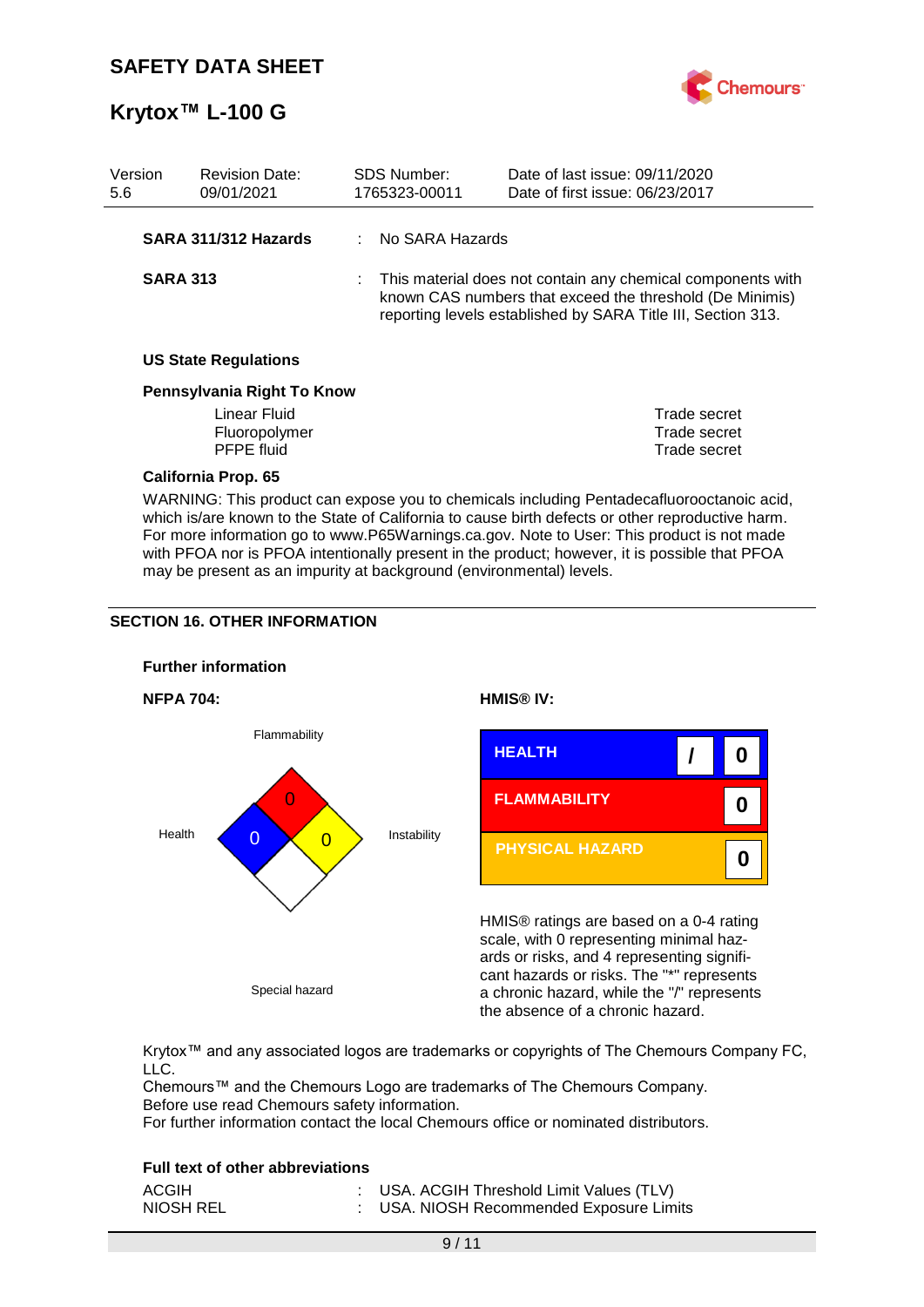

| Version<br>5.6 | <b>Revision Date:</b><br>09/01/2021 | <b>SDS Number:</b><br>1765323-00011 | Date of last issue: 09/11/2020<br>Date of first issue: 06/23/2017                            |
|----------------|-------------------------------------|-------------------------------------|----------------------------------------------------------------------------------------------|
| OSHA Z-1       |                                     |                                     | : USA. Occupational Exposure Limits (OSHA) - Table Z-1 Lim-<br>its for Air Contaminants      |
| OSHA Z-2       |                                     |                                     | : USA. Occupational Exposure Limits (OSHA) - Table Z-2                                       |
|                | ACGIH / TWA                         |                                     | 8-hour, time-weighted average                                                                |
|                | <b>ACGIH / STEL</b>                 |                                     | Short-term exposure limit                                                                    |
| ACGIH / C      |                                     | Ceiling limit                       |                                                                                              |
|                | NIOSH REL / TWA                     |                                     | Time-weighted average concentration for up to a 10-hour<br>workday during a 40-hour workweek |
|                | NIOSH REL / ST                      |                                     | : STEL - 15-minute TWA exposure that should not be exceeded<br>at any time during a workday  |
|                | NIOSH REL / C                       |                                     | Ceiling value not be exceeded at any time.                                                   |
|                | OSHA Z-1 / TWA                      |                                     | 8-hour time weighted average                                                                 |
|                | OSHA Z-2 / TWA                      |                                     | 8-hour time weighted average                                                                 |
|                |                                     |                                     |                                                                                              |

AIIC - Australian Inventory of Industrial Chemicals; ASTM - American Society for the Testing of Materials; bw - Body weight; CERCLA - Comprehensive Environmental Response, Compensation, and Liability Act; CMR - Carcinogen, Mutagen or Reproductive Toxicant; DIN - Standard of the German Institute for Standardisation; DOT - Department of Transportation; DSL - Domestic Substances List (Canada); ECx - Concentration associated with x% response; EHS - Extremely Hazardous Substance; ELx - Loading rate associated with x% response; EmS - Emergency Schedule; ENCS - Existing and New Chemical Substances (Japan); ErCx - Concentration associated with x% growth rate response; ERG - Emergency Response Guide; GHS - Globally Harmonized System; GLP - Good Laboratory Practice; HMIS - Hazardous Materials Identification System; IARC - International Agency for Research on Cancer; IATA - International Air Transport Association; IBC - International Code for the Construction and Equipment of Ships carrying Dangerous Chemicals in Bulk; IC50 - Half maximal inhibitory concentration; ICAO - International Civil Aviation Organization; IECSC - Inventory of Existing Chemical Substances in China; IMDG - International Maritime Dangerous Goods; IMO - International Maritime Organization; ISHL - Industrial Safety and Health Law (Japan); ISO - International Organisation for Standardization; KECI - Korea Existing Chemicals Inventory; LC50 - Lethal Concentration to 50 % of a test population; LD50 - Lethal Dose to 50% of a test population (Median Lethal Dose); MARPOL - International Convention for the Prevention of Pollution from Ships; MSHA - Mine Safety and Health Administration; n.o.s. - Not Otherwise Specified; NFPA - National Fire Protection Association; NO(A)EC - No Observed (Adverse) Effect Concentration; NO(A)EL - No Observed (Adverse) Effect Level; NOELR - No Observable Effect Loading Rate; NTP - National Toxicology Program; NZIoC - New Zealand Inventory of Chemicals; OECD - Organization for Economic Co-operation and Development; OPPTS - Office of Chemical Safety and Pollution Prevention; PBT - Persistent, Bioaccumulative and Toxic substance; PICCS - Philippines Inventory of Chemicals and Chemical Substances; (Q)SAR - (Quantitative) Structure Activity Relationship; RCRA - Resource Conservation and Recovery Act; REACH - Regulation (EC) No 1907/2006 of the European Parliament and of the Council concerning the Registration, Evaluation, Authorisation and Restriction of Chemicals; RQ - Reportable Quantity; SADT - Self-Accelerating Decomposition Temperature; SARA - Superfund Amendments and Reauthorization Act; SDS - Safety Data Sheet; TCSI - Taiwan Chemical Substance Inventory; TECI - Thailand Existing Chemicals Inventory; TSCA - Toxic Substances Control Act (United States); UN - United Nations; UNRTDG - United Nations Recommendations on the Transport of Dangerous Goods; vPvB - Very Persistent and Very Bioaccumulative

| Sources of key data used to | Internal technical data, data from raw material SDSs, OECD |
|-----------------------------|------------------------------------------------------------|
| compile the Material Safety | eChem Portal search results and European Chemicals Agen-   |
| Data Sheet                  | cy, http://echa.europa.eu/                                 |

Revision Date : 09/01/2021